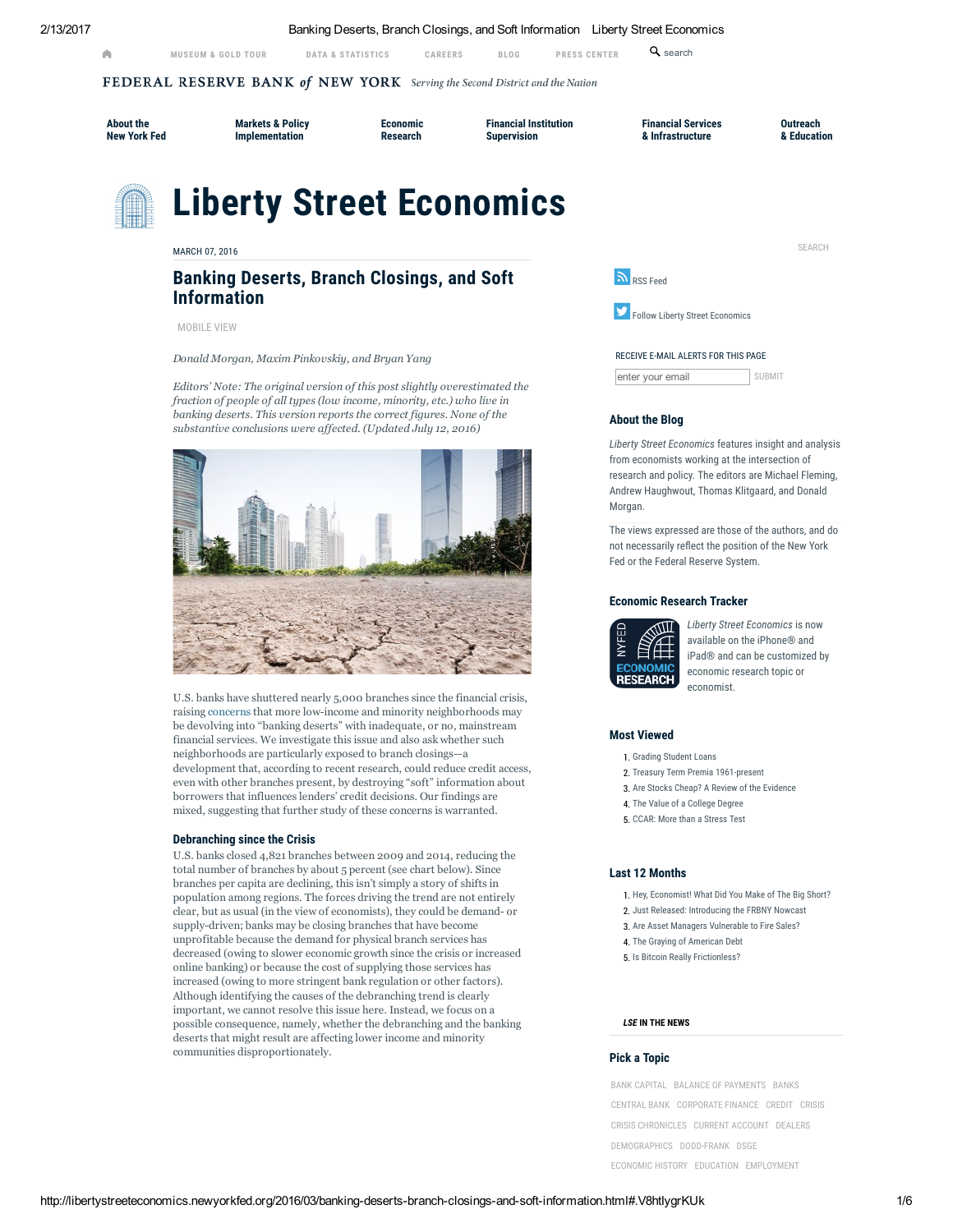2/13/2017 Banking Deserts, Branch Closings, and Soft Information Liberty Street Economics

Banks Have Been Closing Branches since the Financial Crisis



Source: Federal Deposit Insurance Corporation, Summary of Deposits

# How Big Is a Desert?

A banking desert is usually defined as an area with no banks or branches, but there is no standard definition of how big such an area should be. Following [previous](http://onlinelibrary.wiley.com/doi/10.1111/j.1538-4616.2010.00343.x/pdf) research, we define a banking desert as a census tract a relatively homogeneous area or [neighborhood](http://libguides.lib.msu.edu/tracts) containing about 4,000 [people—with](http://link.springer.com/chapter/10.1007/978-0-387-98078-2_3) no branches within ten miles of the center of the tract (a study by Federal Reserve Board researchers that used 2003 data found that, nationwide, the median distance between a small firm and its main bank was just five miles). While traveling ten miles to deposit a check or withdraw cash might seem merely inconvenient (or not even that if an ATM is nearby), evidence suggests that access to bank credit, particularly for small businesses, declines as the distance between the bank and borrower grows. In addition, this 2005 *[Journal](http://onlinelibrary.wiley.com/doi/10.1111/j.1540-6261.2005.00729.x/full) of Finance* study found that small business loan rates increased with the distance between firm and bank. As with real estate, location matters for customers' access to and use of banking services.

Of course, a banking desert is not necessarily the same as "financial services desert" if alternative providers such as check cashing firms, pawn shops, and [payday](http://libertystreeteconomics.newyorkfed.org/2015/10/reframing-the-debate-about-payday-lending.html) loan stores are available instead. However, these "fringe" providers are considered to be part of the problem by some consumer advocates, and they certainly aren't known to supply small business loans or mortgages.

To delineate banking deserts, we start with annual, geo-coded data on bank branches from the Federal Deposit Insurance Corporation and then merge it with tract-level data on household income and race from the 2000 census. For the income analysis, we calculate the share of the population in low-income (bottom quartile) tracts that resides in a banking desert. The cutoff for the bottom quartile is \$30,177 (2000 dollars) and the median income within such tracts is \$24,375. For race, we calculate the share of the population in "majority-minority" tracts (those where more than 50 percent of the residents are black or Hispanic) that resides in a banking desert.

We deliberately avoid using the more recent 2010 census data because we expect that changes in demographics may be related to debranching. For example, tracts where debranching was occurring over the first decade of the 2000s might also be more likely to become low-income by 2010. Importantly, our conclusions are essentially unchanged if we interpolate demographics using the 2000 and 2010 censuses.

# Are Residents of Low-Income and Majority-Minority Tracts More Likely to Live in a Banking Desert?

In short, yes and no. The chart below shows that people in lowincome tracts are more than twice as likely to live in a banking desert than their counterparts in higher income tracts. While that's a useful fact for thinking about financial inclusion, it might simply mean that higher-income households demand more financial services. Potentially more worrisome are the relative changes since the crisis: from 2009 to 2014, the fraction of residents living in low-income tracts that are also banking deserts increased 0.17 percentage points, almost three times the 0.06 percentage point increase for residents in higher income tracts.

[EURO](http://libertystreeteconomics.newyorkfed.org/euro-area/) AREA [EXCHANGE](http://libertystreeteconomics.newyorkfed.org/exchange-rates/) RATES [EXPECTATIONS](http://libertystreeteconomics.newyorkfed.org/expectations/) [EXPORTS](http://libertystreeteconomics.newyorkfed.org/exports/) FED [FUNDS](http://libertystreeteconomics.newyorkfed.org/fed-funds/) FINANCIAL [INSTITUTIONS](http://libertystreeteconomics.newyorkfed.org/financial-intermediation/) FINANCIAL [INTERMEDIATION](http://libertystreeteconomics.newyorkfed.org/financial-intermediation-1/) [FINANCIAL](http://libertystreeteconomics.newyorkfed.org/financial-markets/) MARKETS FIRE [SALE](http://libertystreeteconomics.newyorkfed.org/fire-sale/) FISCAL [POLICY](http://libertystreeteconomics.newyorkfed.org/fiscal-policy/) [FOMC](http://libertystreeteconomics.newyorkfed.org/fomc/) [FORECASTING](http://libertystreeteconomics.newyorkfed.org/forecasting/) [FORECLOSURE](http://libertystreeteconomics.newyorkfed.org/foreclosure/) GREAT [RECESSION](http://libertystreeteconomics.newyorkfed.org/great-recession/) HEY, [ECONOMIST!](http://libertystreeteconomics.newyorkfed.org/hey-economist/)

HIGH [FREQUENCY](http://libertystreeteconomics.newyorkfed.org/high-frequency-trading/) TRADING [HISTORICAL](http://libertystreeteconomics.newyorkfed.org/historical-echoes/) ECHOES [HOUSEHOLD](http://libertystreeteconomics.newyorkfed.org/household-finance/) FINANCE [HOUSING](http://libertystreeteconomics.newyorkfed.org/housing/) HUMAN [CAPITAL](http://libertystreeteconomics.newyorkfed.org/human-capital/) [INEQUALITY](http://libertystreeteconomics.newyorkfed.org/inequality/) [INFLATION](http://libertystreeteconomics.newyorkfed.org/inflation/) [INTERNATIONAL](http://libertystreeteconomics.newyorkfed.org/international-economics/) ECONOMICS LABOR [ECONOMICS](http://libertystreeteconomics.newyorkfed.org/labor-economics/) LABOR [MARKET](http://libertystreeteconomics.newyorkfed.org/labor-market/) LENDER OF LAST [RESORT](http://libertystreeteconomics.newyorkfed.org/lender-of-last-resort/) [LIQUIDITY](http://libertystreeteconomics.newyorkfed.org/liquidity/) [MACROECON](http://libertystreeteconomics.newyorkfed.org/macroeconomics/) [MONETARY](http://libertystreeteconomics.newyorkfed.org/monetary-policy/) POLICY [MORTGAGES](http://libertystreeteconomics.newyorkfed.org/mortgages/) NEW [JERSEY](http://libertystreeteconomics.newyorkfed.org/new-jersey/) NEW [YORK](http://libertystreeteconomics.newyorkfed.org/new-york/) NEW [YORK](http://libertystreeteconomics.newyorkfed.org/new-york-city/) CITY [PANIC](http://libertystreeteconomics.newyorkfed.org/panic/) [PHILLIPS](http://libertystreeteconomics.newyorkfed.org/phillips-curve/) CURVE [PUERTO](http://libertystreeteconomics.newyorkfed.org/puerto-rico/) RICO [RECESSION](http://libertystreeteconomics.newyorkfed.org/recession/) [REGIONAL](http://libertystreeteconomics.newyorkfed.org/regional-analysis/) ANALYSIS [REGULATION](http://libertystreeteconomics.newyorkfed.org/regulation/) [SANDY](http://libertystreeteconomics.newyorkfed.org/sandy/) [STOCKS](http://libertystreeteconomics.newyorkfed.org/stocks/) [STUDENT](http://libertystreeteconomics.newyorkfed.org/student-loans/) LOANS [SYSTEMIC](http://libertystreeteconomics.newyorkfed.org/systemic-risk/) RISK [TREASURY](http://libertystreeteconomics.newyorkfed.org/treasury/) [UNEMPLOYMENT](http://libertystreeteconomics.newyorkfed.org/unemployment/) [WAGES](http://libertystreeteconomics.newyorkfed.org/wages/)

# USEFUL LINKS

FEEDBACK & COMMENT GUIDELINES

DISCLOSURE POLICY

ARCHIVES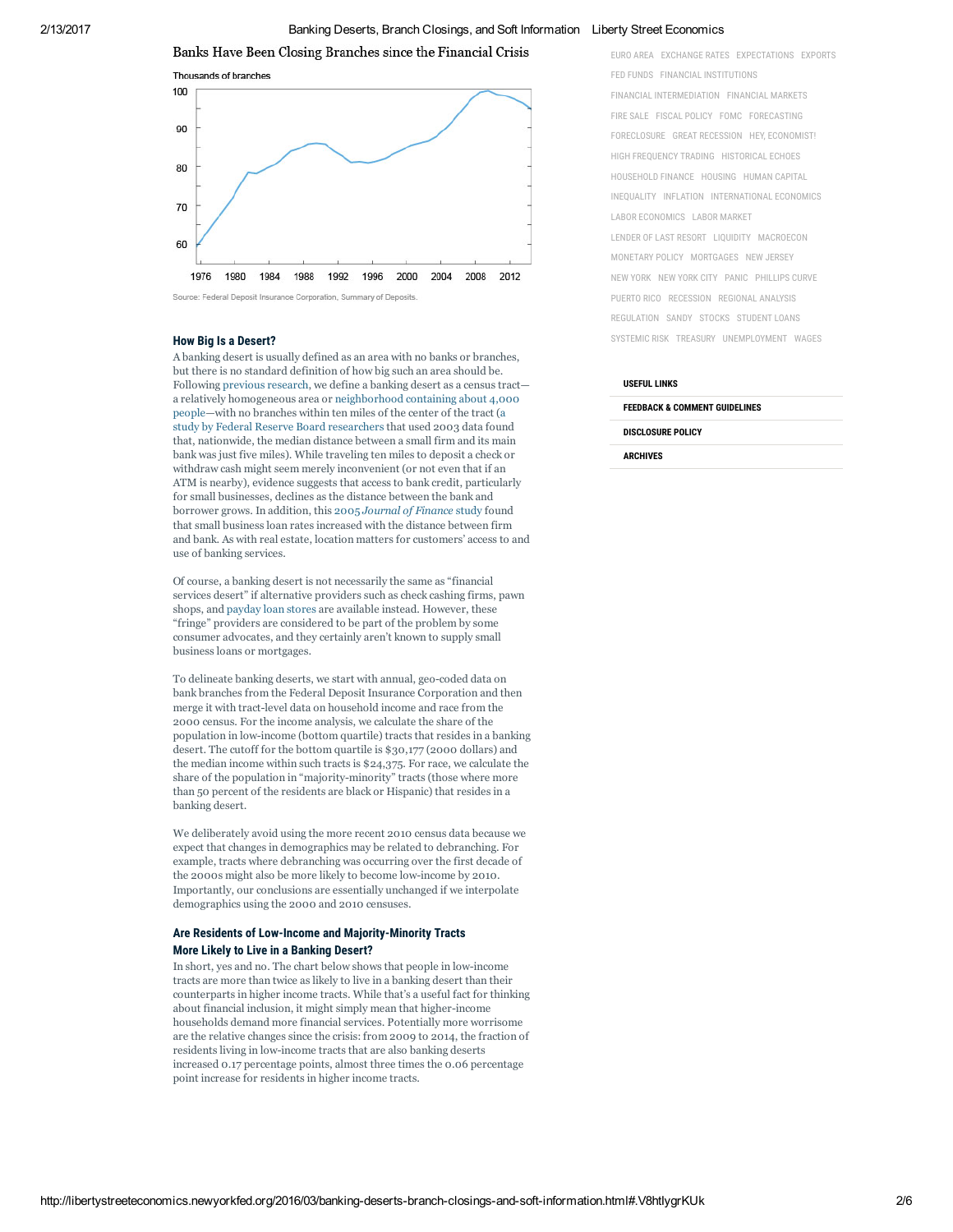# 2/13/2017 Banking Deserts, Branch Closings, and Soft Information Liberty Street Economics

Percentage of Tract Population Living in Banking Deserts, by Income



Denosity

Note: Low-in ome tracts are those in which the average income is in the bottom quartile for the U.S. populatio

By contrast, the chart below reveals that residents of majority-minority tracts were actually less likely to live in a banking desert than their counterparts in non-minority tracts. This finding presumably reflects the fact that majority-minority tracts are more likely located in densely populated urban settings, where thick branch networks are sustainable, as opposed to sparsely populated rural areas that cannot sustain even a single branch. More notable is that, since the crisis, the share of the majority minority tract population residing in a banking desert increased by less than the corresponding share of the non-minority tract population; the change since 2009 was 0.07 for majority-minority tracts and 0.09 for other tracts.

# Percentage of Tract Population Living in Banking Deserts, by Race



Note: Majority-minority tracts are those in which more than 50 percent of the residents are black or Hispanio

# Branch Closings and Soft Information Loss

The mere closing of a branch—even if other branches remain in the same area—can reduce the supply of mortgages and small business credit. A [recent](http://faculty.haas.berkeley.edu/hqn/nguyen_branches_20161001.pdf) study by a U.C. Berkeley economist found that when merging banks closed a branch, the number of small business loans made in the tract fell by 13 percent for more than eight years afterward. The supply of mortgages fell as well, but only temporarily. The contraction in both types of lending was concentrated in precisely the kind of tracts we are concerned about: low-income and majority-minority. It was this study, and the latter finding in particular, that motivated us to look beyond banking deserts at branch closings as well.

Surprisingly, the author found that the contraction in small business lending persisted even after a new branch opened. This suggests that the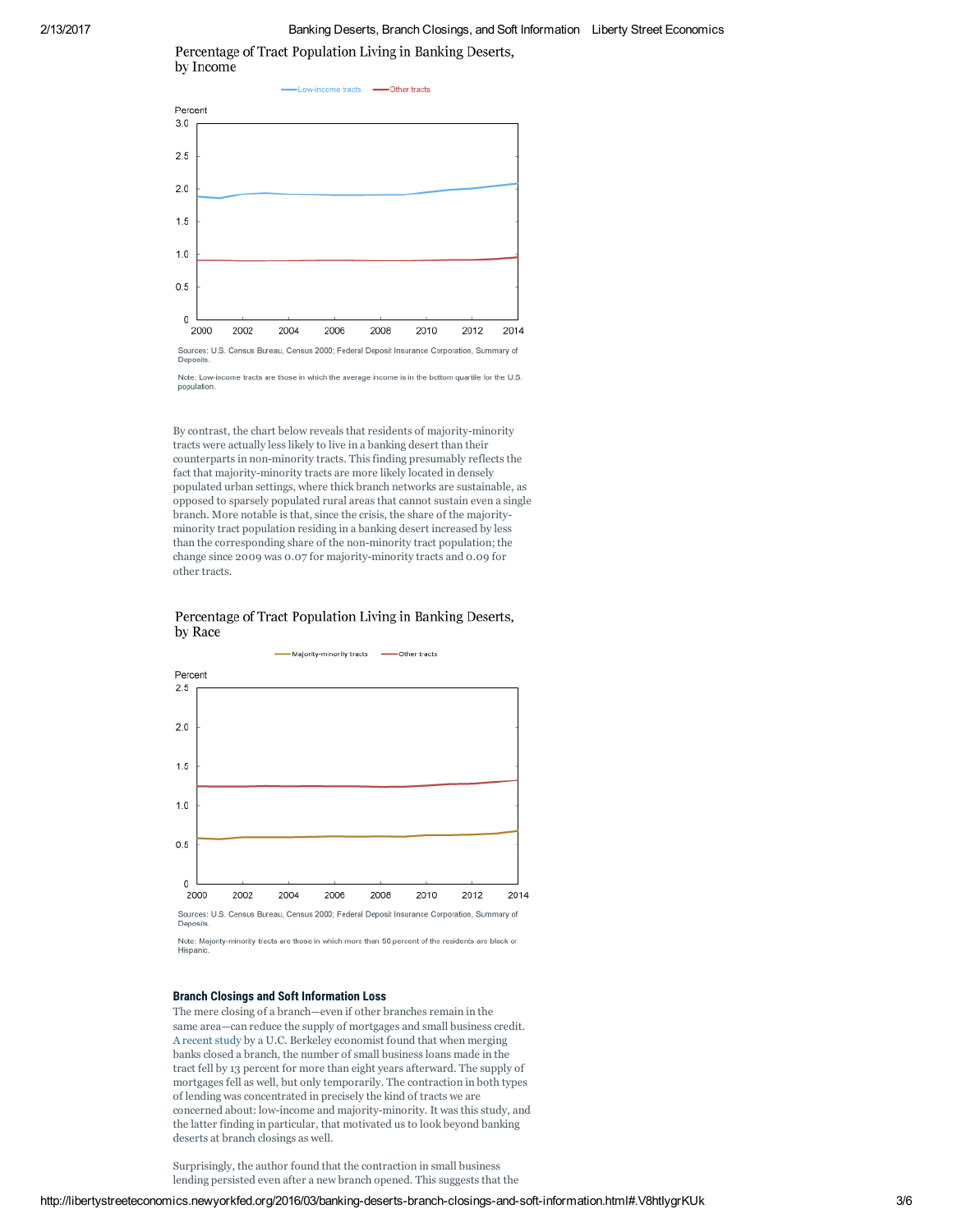contraction may have stemmed not from reduced competition but from the information that is lost when a local branch-business relationship is severed. Small business lending is considered particularly reliant on *[soft](https://www.chicagobooth.edu/capideas/summer02/banksize.html)* [information](https://www.chicagobooth.edu/capideas/summer02/banksize.html). Branch managers' personal knowledge of borrowers' intangible traits (character, competence, work ethic, and so forth) and local business conditions can inform their lending decisions, along with the usual hard information (credit score, balance sheet status, and collateral). Soft information, by definition, is subjective and hard to transmit, so if a branch manager is fired when a branch is closed, the information may not be recoverable and the manager's former small business borrowers may pay more for credit or go without.

#### Who Is More Exposed to Branch Closings?

Below we plot the share of the low-income and majority-minority tract populations that were exposed to a branch closing anytime over the previous eight years against the corresponding share of all other tract populations. The eight-year threshold is from the Berkeley study mentioned above.

The first chart shows that residents of low-income tracts are actually less exposed to branch closings—both in general (since 2000) and, more specifically, since the crisis. From 2009 to 2014, the fraction of the lowincome tract population that was exposed to branch closings in the last eight years increased by 2.0 percentage points. By contrast, the fraction of the high-income tract population that was exposed to branch closings increased by 3.1 percentage points.

# Percentage of Tract Population Exposed to a Branch Closing in the Past Eight Years, by Income



of Deposits. Note: Low-income tracts are those in which the average income is in the bottom quartile for

This finding, along with our earlier finding (second chart) that lowincome tracts have become somewhat more likely to be part of a banking desert, suggests, incidentally, that low-income tracts experienced fewer branch openings to compensate for branch closings.

The chart below provides the same comparision by race, with similar results. Residents of majority-minority tracts have been less exposed to debranching since 2000 and since the crisis. From 2009 to 2014, the share of the majority-minority tract population exposed to a branch closing increased by 1.9 percentage points; the share in all other tracts exposed to a branch closing rose by 3.1 percentage points.

the U.S. population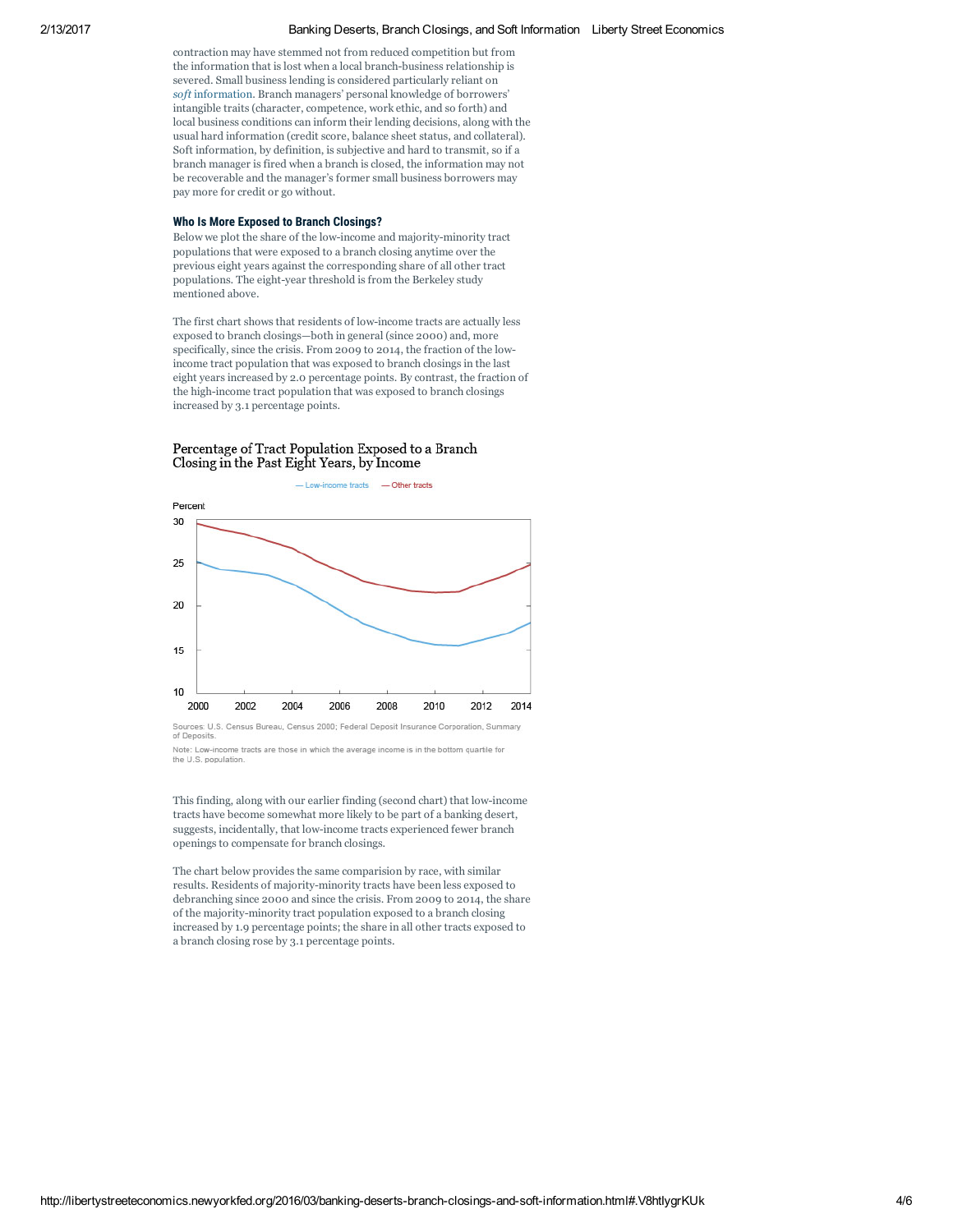Percentage of Tract Population Exposed to a Branch Closing in the Past Eight Years, by Race



of Dep Note: Majority-minority tracts are those in which more than 50 percent of the residents are

## **Takeaways**

black or Hispanic

The closing of nearly 5,000 bank branches since 2009 has generated understandable concern that low-income or minority communities are losing access to mainstream financial services. Consistent with that concern, we find that residents of low-income neighborhoods have become somewhat more likely to live in a banking desert since the crisis. By contrast, we find that low-income and majority-minority tracts were actually less exposed to branch closings. Nevertheless, the [evidence](http://faculty.haas.berkeley.edu/hqn/nguyen_branches_20151001.pdf) that motivated us to look at branch closings indicates that such neighborhoods are most harmed by debranching, suggesting that concerns remain.

#### Disclaimer

The views expressed in this post are those of the authors and do not necessarily reflect the position of the Federal Reserve Bank of New York or the Federal Reserve System. Any errors or omissions are the responsibility of the authors.



Donald P. [Morgan](https://www.newyorkfed.org/research/economists/morgan/index.html) is an assistant vice president in the Federal Reserve Bank of New York's Research and Statistics Group.



Maxim [Pinkovskiy](http://www.newyorkfed.org/research/economists/pinkovskiy/index.html) is an economist in the Bank's Research and Statistics Group.



Bryan Yang is a senior research analyst in the Bank's Research and Statistics Group.

Posted by Blog Author at 07:00:00 AM in [Banks](http://libertystreeteconomics.newyorkfed.org/banks/), [Crisis](http://libertystreeteconomics.newyorkfed.org/crisis/), Financial [Institutions,](http://libertystreeteconomics.newyorkfed.org/financial-intermediation/) [Household](http://libertystreeteconomics.newyorkfed.org/household-finance/) Finance, [Regulation](http://libertystreeteconomics.newyorkfed.org/regulation/)



# **COMMENTS**

You can follow this conversation by subscribing to the [comment](http://libertystreeteconomics.newyorkfed.org/2016/03/banking-deserts-branch-closings-and-soft-information/comments/atom.xml) feed for this post.

# The comments to this entry are closed.



[International](http://www.newyorkfed.org/banking/international.html) Services, Seminars & Training Services for Financial [Institutions](http://www.newyorkfed.org/banking/services)

[Economic](http://www.newyorkfed.org/digital-products/economic-research-tracker) Research Tracker [XML](http://www.newyorkfed.org/xml) Data

Data [Visualization](http://www.newyorkfed.org/data-and-statistics/data-visualization)

For [Employees](https://www.newyorkfed.org/employees/login.cfm?action=login&message=) Only [Contact](http://www.newyorkfed.org/contacts) Us [Terms](http://www.newyorkfed.org/termsofuse.html) of Use